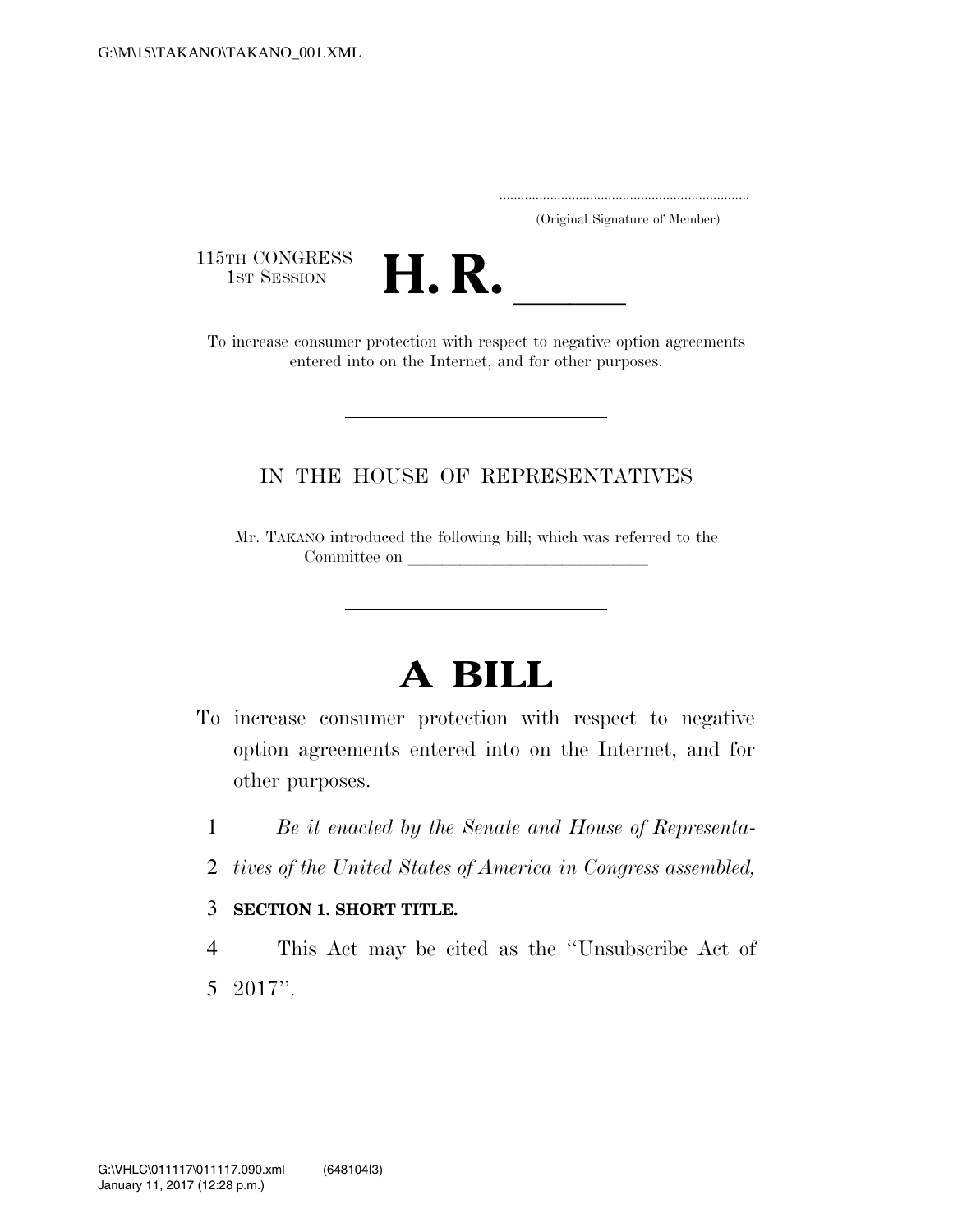## **SEC. 2. INCREASED CONSUMER PROTECTION WITH RE- SPECT TO NEGATIVE OPTION AGREEMENTS ENTERED INTO ON THE INTERNET.**

 (a) CANCELLATION OF NEGATIVE OPTION AGREE- MENTS.—No person may enter into a negative option agreement on the Internet with any consumer, unless the negative option agreement provides the consumer with a mechanism to cancel the agreement in the same manner, and by the same means, into which the agreement was entered.

 (b) REQUIREMENTS FOR FREE-TO-PAY CONVERSION CONTRACTS.—

 (1) IN GENERAL.—It shall be unlawful for any person to charge or attempt to charge any con- sumer's credit card, debit card, bank account, or other financial account for any good or service sold in a free-to-pay conversion contract entered into on the Internet, unless—

 (A) before obtaining the consumer's billing information, the person has obtained the con- sumer's express informed consent to enter into the contract and has provided the consumer with a notification of the terms of the contract, including the fact that—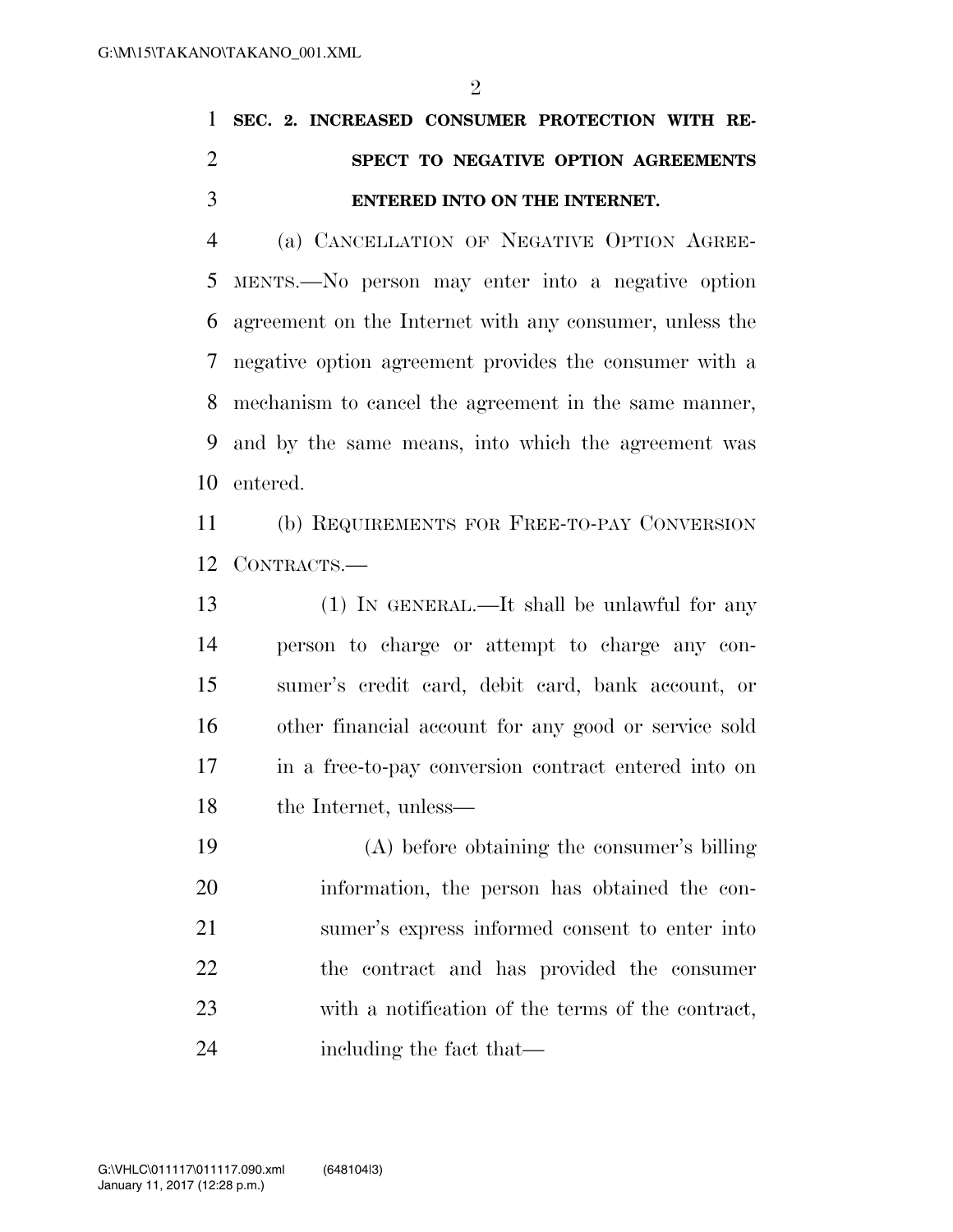| $\mathbf{1}$   | (i) for an introductory period, the con-               |
|----------------|--------------------------------------------------------|
| $\overline{2}$ | sumer will receive the good or service at no           |
| 3              | charge or for a nominal charge; and                    |
| $\overline{4}$ | (ii) after the introductory period, the                |
| 5              | consumer will be charged or charged an in-             |
| 6              | creased amount for the good or service;                |
| $\overline{7}$ | and                                                    |
| 8              | (B) before the initial charge or initial in-           |
| 9              | crease after the introductory period, the person       |
| 10             | requires the consumer to perform an additional         |
| 11             | affirmative action, such as clicking on a con-         |
| 12             | firmation button or checking a box, which indi-        |
| 13             | cates the consumer's consent to be charged the         |
| 14             | amount disclosed.                                      |
| 15             | (2) MANDATORY NOTIFICATIONS.—After the in-             |
| 16             | troductory period in a free-to-pay conversion con-     |
| 17             | tract entered into on the Internet between any per-    |
| 18             | son and any consumer, and on a quarterly basis         |
| 19             | while the contract remains in effect, the person shall |
| 20             | provide the consumer with a copy of the notification   |
| 21             | of the terms of the contract.                          |
| 22             | (c) MANDATORY NOTIFICATIONS WITH RESPECT TO            |
| 23             | OTHER NEGATIVE OPTION AGREEMENTS.—                     |
| 24             | (1) AUTOMATIC RENEWAL CONTRACTS.—With                  |
| 25             | respect to an automatic renewal contract entered       |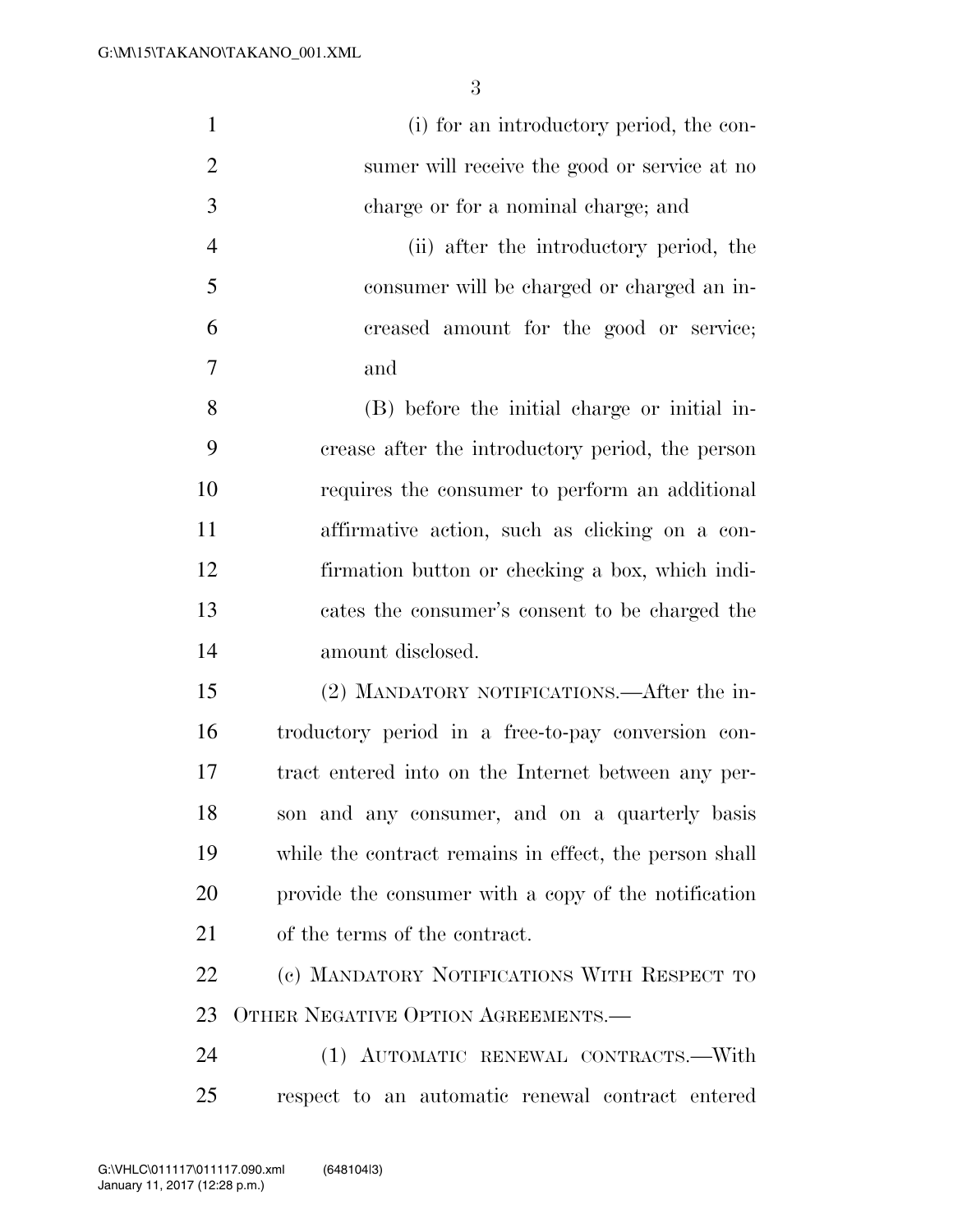|           | into on the Internet between any person and any |  |  |  |
|-----------|-------------------------------------------------|--|--|--|
| consumer— |                                                 |  |  |  |

 (A) not later than 30 days before the end of the initial fixed period in the contract, the person shall provide the consumer with a notifi-cation of the terms of the contract; and

 (B) after the initial fixed period in the con- tract, and on a quarterly basis while the con- tract remains in effect, the person shall provide the consumer with a copy of the notification of 11 the terms of the contract.

 (2) CONTINUITY PLAN CONTRACTS.—With re- spect to a continuity plan contract entered into on the Internet between any person and any consumer, the person shall provide the consumer with a copy of the notification of the terms of the contract on a quarterly basis while the contract remains in effect. (d) REGULATIONS.—The Federal Trade Commission may prescribe regulations under section 553 of title 5, United States Code, to carry out this Act.

### **SEC. 3. ENFORCEMENT.**

22 (a) BY FEDERAL TRADE COMMISSION.—

 (1) IN GENERAL.—A violation of this Act or any regulation prescribed under this Act shall be treated as a violation of a rule issued under section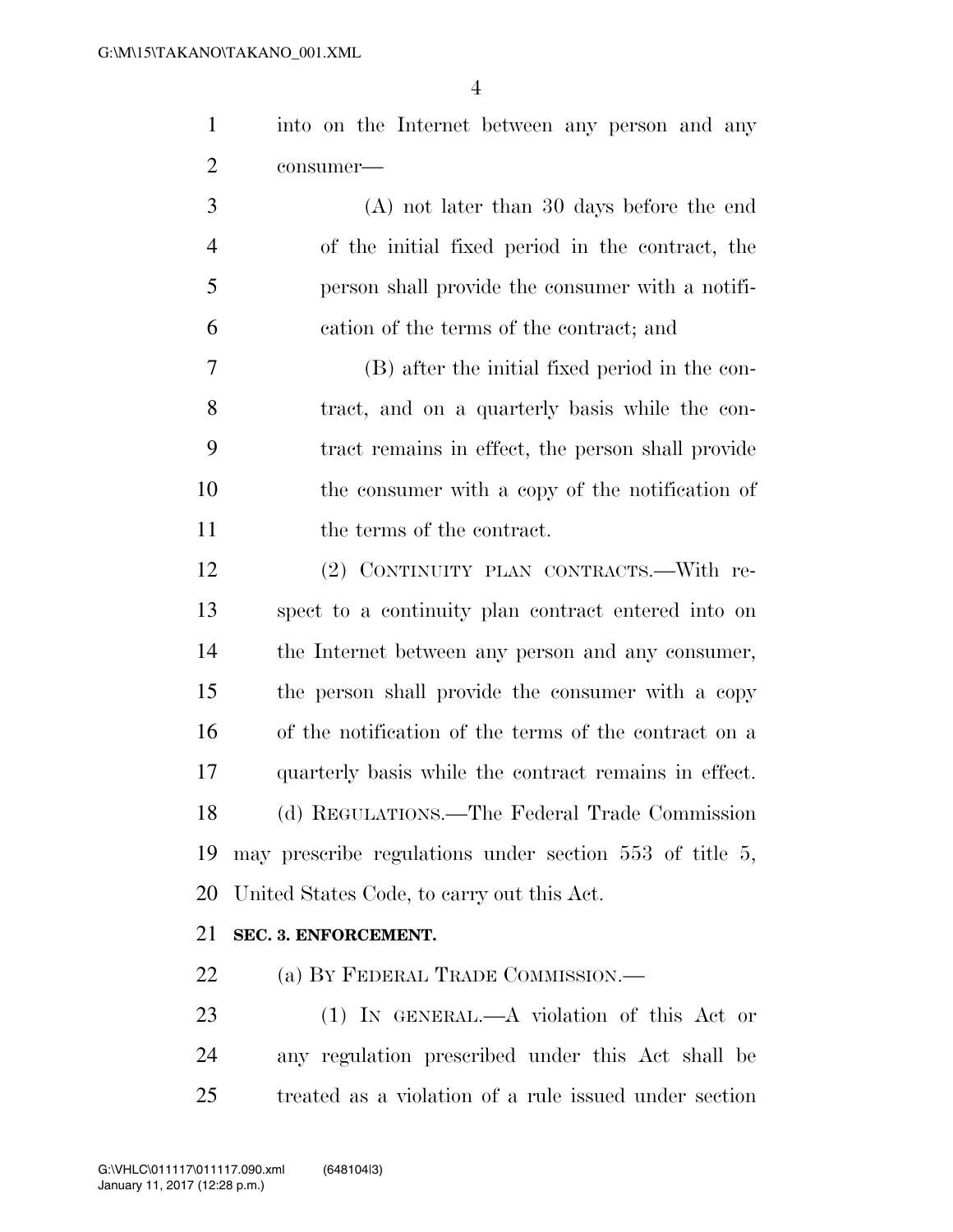18(a)(1)(B) of the Federal Trade Commission Act 2 (15 U.S.C.  $57a(a)(1)(B)$ ) regarding unfair or decep- tive acts or practices. The Federal Trade Commis- sion shall enforce this Act in the same manner, by the same means, and with the same jurisdiction, powers, and duties as though all applicable terms and provisions of the Federal Trade Commission Act (15 U.S.C. 41 et seq.) were incorporated into and made a part of this Act.

 (2) PENALTIES.—Any person who violates this Act or any regulation prescribed under this Act shall be subject to the penalties and entitled to the privi- leges and immunities provided in the Federal Trade Commission Act as though all applicable terms and provisions of the Federal Trade Commission Act were incorporated in and made part of this Act.

(b) BY STATE ATTORNEYS GENERAL.—

 (1) IN GENERAL.—Except as provided in para- graph (5), the attorney general of a State or other authorized State officer alleging a violation of this Act or any regulation prescribed under this Act that affects or may affect the State or the residents of the State may bring an action on behalf of the resi- dents of the State in any United States district court for the district in which the defendant is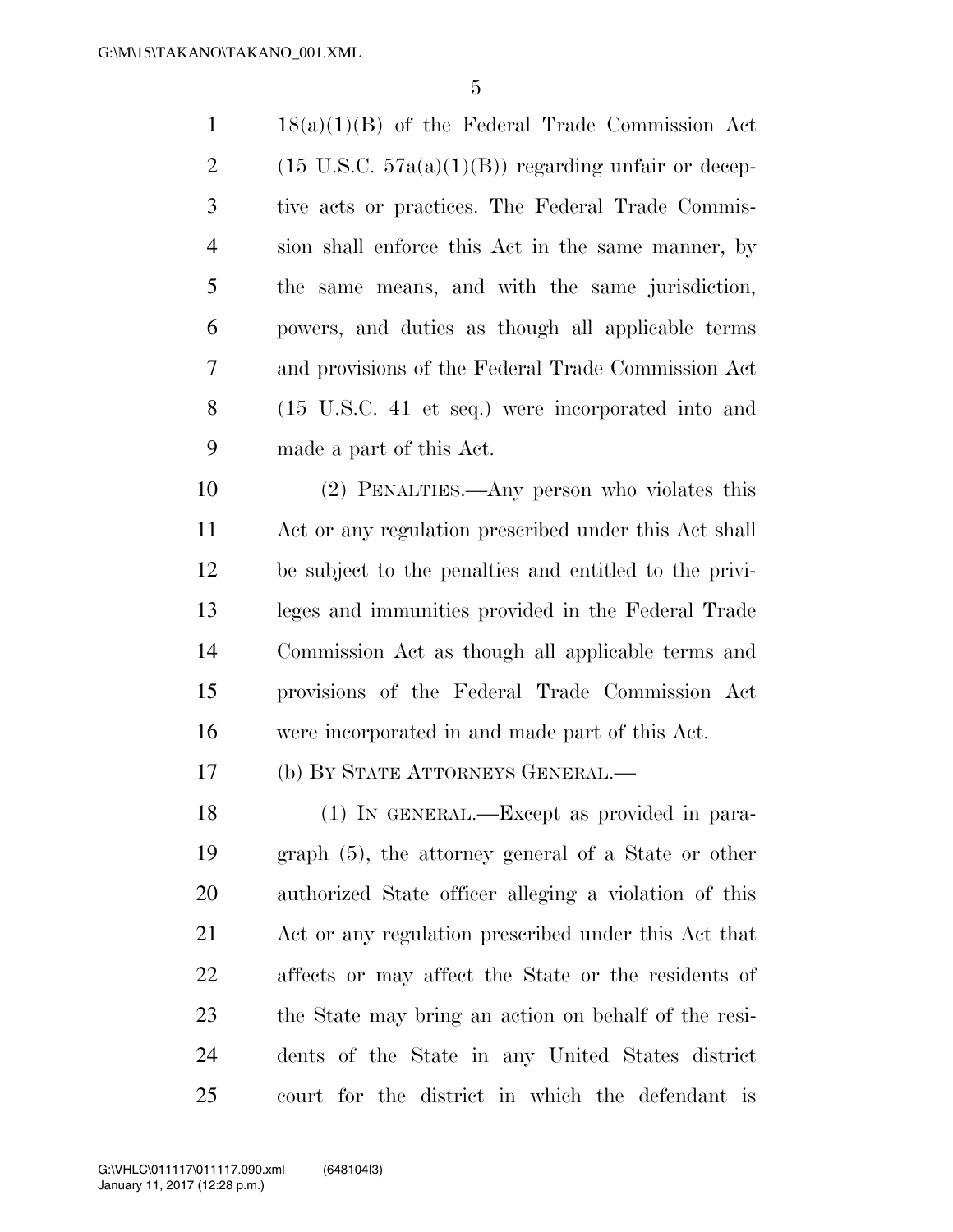found, resides, or transacts business, or wherever venue is proper under section 1391 of title 28, United States Code, to obtain appropriate injunctive relief.

 (2) NOTICE TO COMMISSION REQUIRED.—A State shall provide prior written notice to the Fed- eral Trade Commission of any civil action brought under paragraph (1) with a copy of the complaint for the civil action, except that if providing such prior notice is not feasible for the State, the State shall provide notice immediately upon instituting the civil action.

 (3) INTERVENTION BY THE COMMISSION.—The Federal Trade Commission may intervene in a civil action brought under paragraph (1) and upon inter-vening—

 (A) may be heard on all matters arising in the civil action; and

 (B) may file petitions for appeal of a deci-sion in the civil action.

 (4) CONSTRUCTION.—Nothing in this sub-section shall be construed—

 (A) to prevent the attorney general of a State or other authorized State officer from ex-ercising the powers conferred on the attorney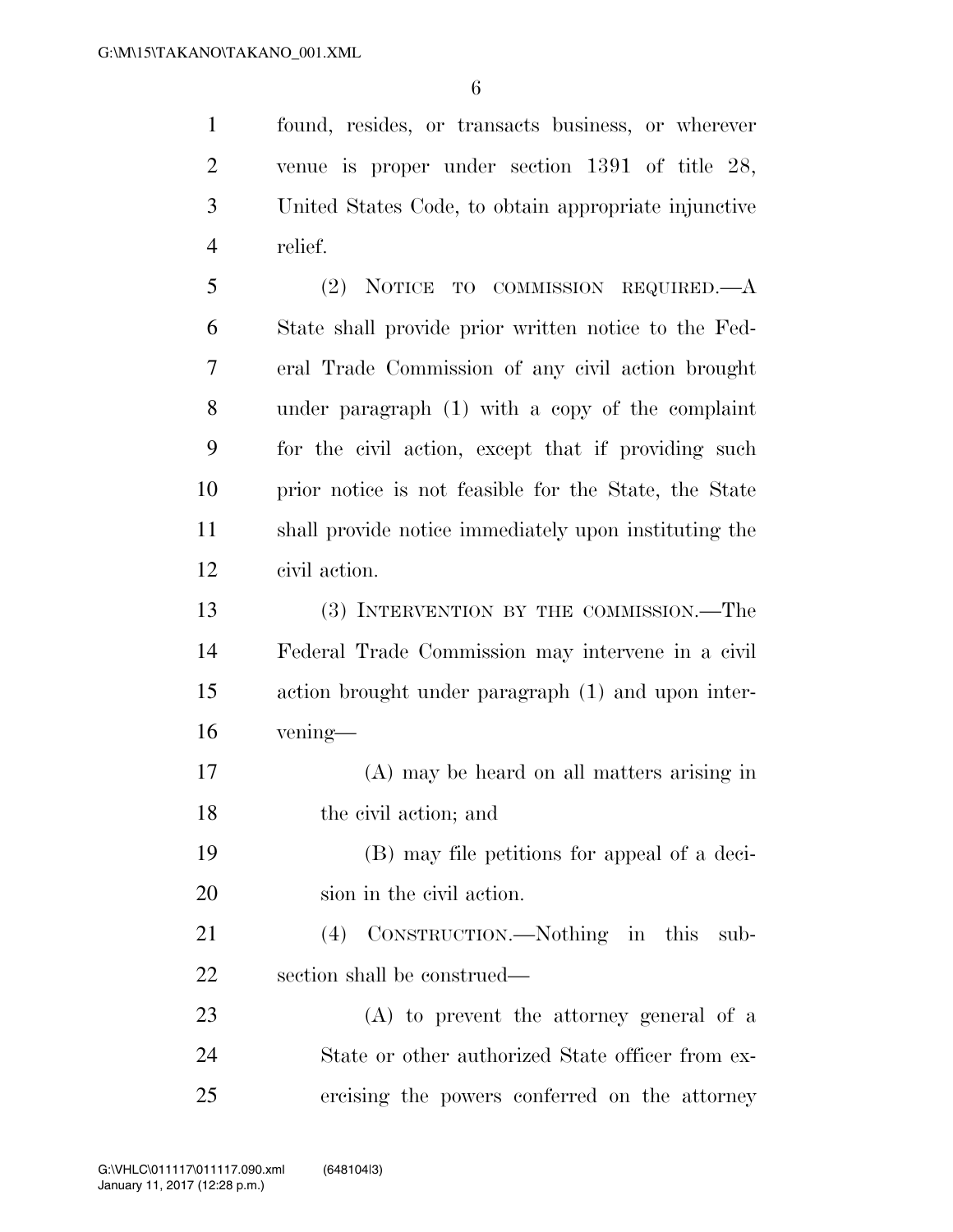| general or other authorized State officer by the |
|--------------------------------------------------|
| laws of the State; or                            |

 (B) to prohibit the attorney general of a State or other authorized State officer from proceeding in State or Federal court on the basis of an alleged violation of any civil or criminal statute of that State.

 (5) LIMITATION.—An action may not be brought under this subsection if, at the time the ac- tion is brought, the same alleged violation is the sub- ject of a pending action by the Federal Trade Com-mission or the United States.

#### **SEC. 4. DEFINITIONS.**

In this Act:

 (1) AUTOMATIC RENEWAL CONTRACT.—The term ''automatic renewal contract'' means a contract between any person and any consumer for a good or service that is automatically renewed after an initial fixed period, unless the consumer instructs other-wise.

 (2) CONTINUITY PLAN CONTRACT.—The term ''continuity plan contract'' means a contract between any person and any consumer under which the con-sumer agrees to incur charges in exchange for peri-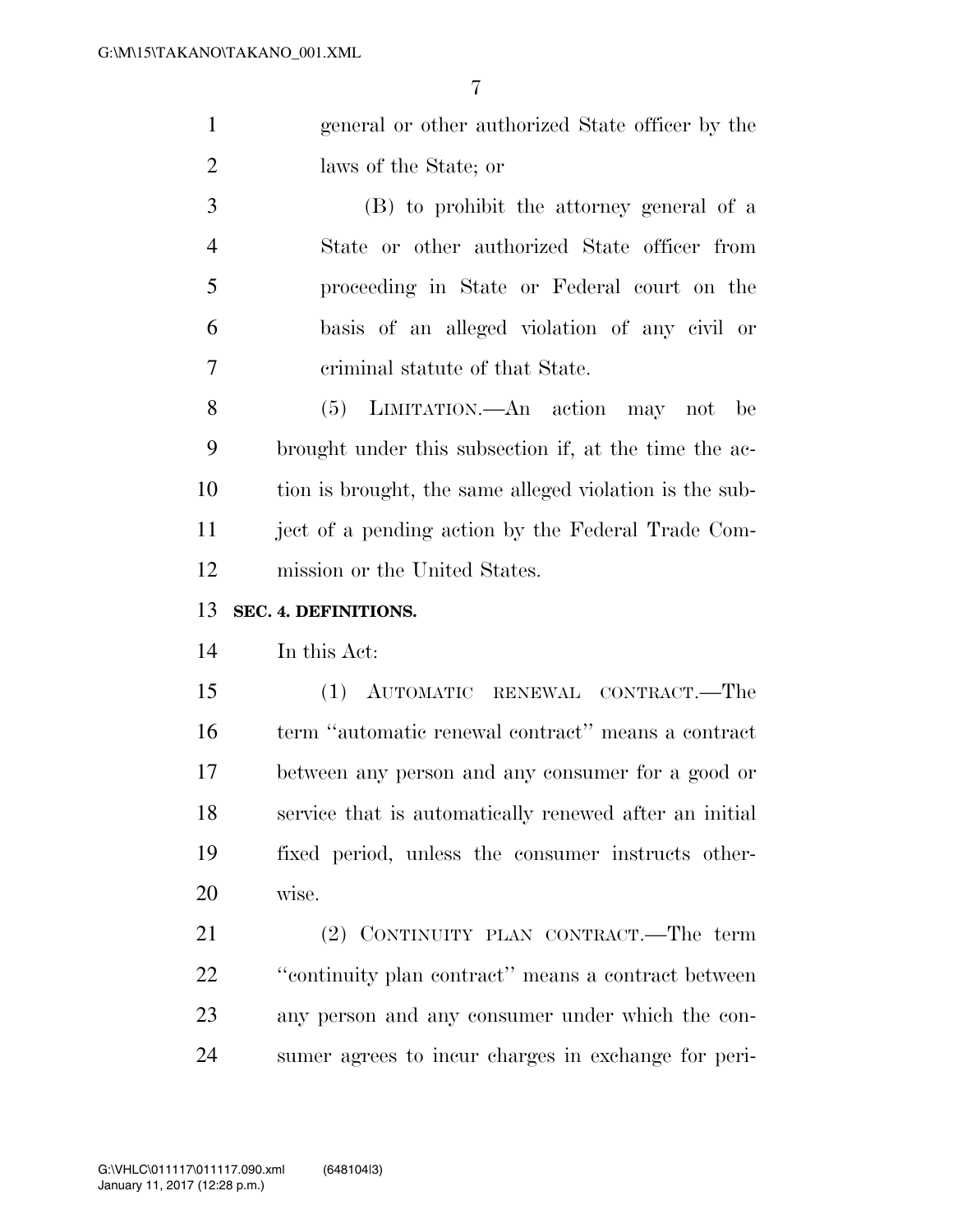| $\mathbf{1}$   | odic shipments of goods or the provision of services, |
|----------------|-------------------------------------------------------|
| $\overline{2}$ | unless the consumer instructs otherwise.              |
| 3              | (3) FREE-TO-PAY CONVERSION CONTRACT.                  |
| $\overline{4}$ | The term "free-to-pay conversion contract" means a    |
| 5              | contract between any person and any consumer          |
| 6              | under which-                                          |
| 7              | (A) for an introductory period, the con-              |
| 8              | sumer receives a good or service at no charge         |
| 9              | or for a nominal charge; and                          |
| 10             | (B) after the introductory period, the con-           |
| 11             | sumer is charged or charged an increased              |
| 12             | amount for the good or service.                       |
| 13             | (4) NEGATIVE OPTION AGREEMENT.—The term               |
| 14             | "negative option agreement" means—                    |
| 15             | (A) an automatic renewal contract;                    |
| 16             | (B) a continuity plan contract;                       |
| 17             | (C) a free-to-pay conversion contract;                |
| 18             | (D) a pre-notification negative option plan           |
| 19             | contract; or                                          |
| 20             | (E) any combination of the contracts de-              |
| 21             | scribed in subparagraphs $(A)$ through $(D)$ .        |
| 22             | (5) NOTIFICATION.—The term "notification",            |
| 23             | when used with respect to the terms of a contract,    |
| 24             | means a written notification that clearly, conspicu-  |
| 25             | ously, and concisely states all material terms of the |